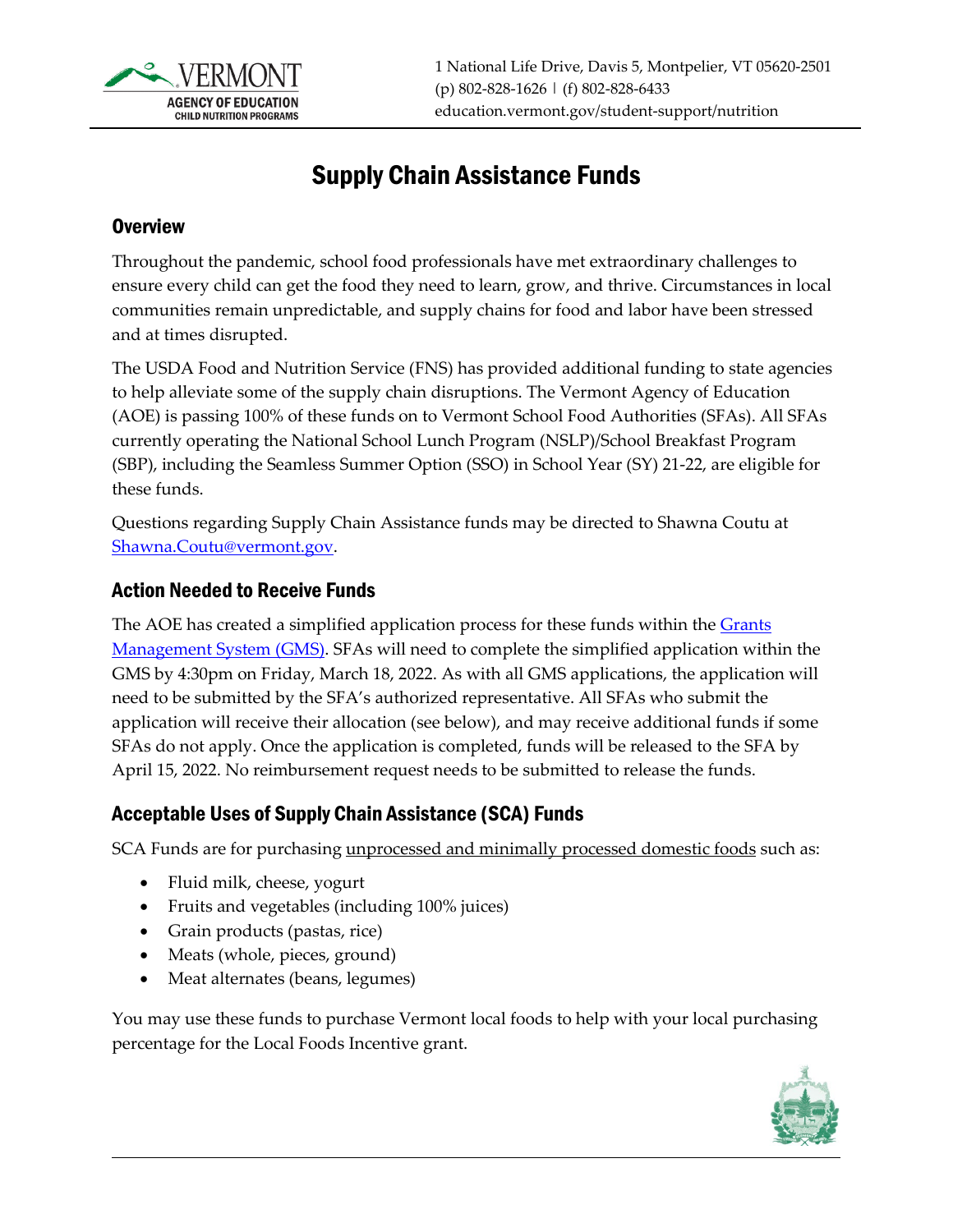Incidental costs (such as those related to shipping and handling or packaging) that are a part of the normal or customary purchase price charged by a vendor for any given food product are an allowable use of SCA funds.

SCA Funds may only be used to support the service of NSLP/SBP meals and NSLP Afterschool Snacks. SCA Funds may not be used to support the service of Fresh Fruit and Vegetable Program (FFVP), Child and Adult Care Food Program (CACFP), the Special Milk Program and/or Summer Food Service Program (SFSP). Labor, supplies, and administrative costs are also all unallowable uses of funds.

## Financial Management of SCA Funds

SCA Funds must be deposited into the SFA's nonprofit school food service account (NSFSA). SCA Funds do not need to be tracked separately from other funds within the NSFSA. SFAs are required to maintain documentation supporting food purchases allowable under SCA purposes (i.e., unprocessed or minimally processed domestic food products) and equal in amount received, consistent with the regular program recordkeeping requirements. Tracking milk purchases is an easy way to ensure you are meeting these requirements.

All USDA, Federal, and State procurement regulations must be followed when using SCA Funds.

All SFA's are required to maintain purchasing and other related records for review and audit purposes for at least 3 years plus the current year. Oversight of these funds will occur during regularly scheduled Administrative Reviews.

# SFAs with Food Service Management Companies (FSMCs)

In situations where an SFA has a FSMC, or a vended meal contract, the SFA may use SCA funds toward the payment of invoices associated with those agreements. However, it is incumbent on the SFA to ensure that such payments, over the period in which the award is used, include charges for minimally processed domestic foods at least equal to the amount of SCA funds used to pay the invoices.

SFAs will need to work with their FSMC/vendor to ensure that appropriate expenditures are being made and documented for foods meeting the requirements as specified in the terms and conditions of the award. In practice, SFAS are not required to collect documentation from their FSMC in advance of payment; however, there is an expectation that documentation will be available upon demand. Documentation should include invoices for minimally processed domestic foods purchase in support of the contract that are at least equal to SCA funds paid to the FSMC/vendor. In addition, SFAs retain the ability to purchase allowable food items outside of their food service management contract, as long as the contract permits such.

## Allocation Amounts

Each SFA accepting SCA Funds will be awarded with a \$5,000 base allocation. The remaining funds will be allocated based on enrollment information pulled from the October 2021 Site Enrollment report. Please see the table on the following pages.

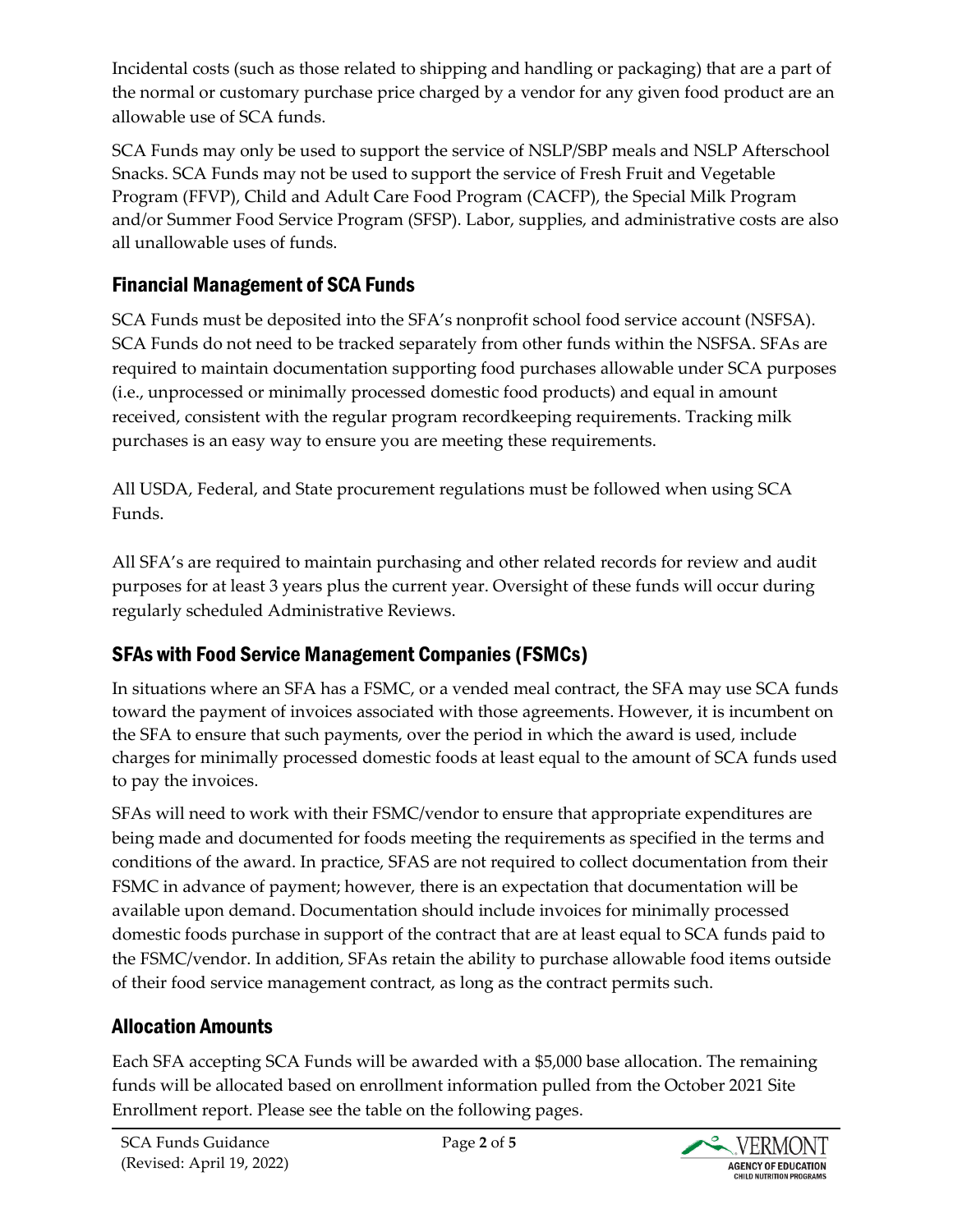| <b>SFA Name</b>                   | <b>SFAID</b> | <b>Base Allocation</b> | <b>Enrollment</b> | <b>Enrollment Allocation</b> | <b>Total</b> |
|-----------------------------------|--------------|------------------------|-------------------|------------------------------|--------------|
| <b>Addison Central School</b>     |              |                        |                   |                              |              |
| <b>District</b>                   | <b>U055</b>  | \$5,000.00             | 1652              | \$27,228.22                  | \$32,228.22  |
| Addison Northwest School          |              |                        |                   |                              |              |
| <b>District</b>                   | U054         | \$5,000.00             | 878               | \$14,471.17                  | \$19,471.17  |
| <b>Barre Unified Union School</b> |              |                        |                   |                              |              |
| <b>District</b>                   | U097         | \$5,000.00             | 2463              | \$40,595.09                  | \$45,595.09  |
| Bennington-Rutland SU             | S006         | \$5,000.00             | 1081              | \$17,817.01                  | \$22,817.01  |
| Bishop John A. Marshall           |              |                        |                   |                              |              |
| School                            | R722         | \$5,000.00             | 156               | \$2,571.19                   | \$7,571.19   |
| <b>Burlington School District</b> | T037         | \$5,000.00             | 3488              | \$57,489.11                  | \$62,489.11  |
| <b>Burr and Burton Academy</b>    | P002         | \$5,000.00             | 774               | \$12,757.05                  | \$17,757.05  |
| Caledonia Central SU              | S009         | \$5,000.00             | 1308              | \$21,558.42                  | \$26,558.42  |
| <b>Central Vermont</b>            |              |                        |                   |                              |              |
| <b>Supervisory Union</b>          | S068         | \$5,000.00             | 1107              | \$18,245.54                  | \$23,245.54  |
| Champlain Valley Unified          |              |                        |                   |                              |              |
| <b>Union School District</b>      | U056         | \$5,000.00             | 3897              | \$64,230.24                  | \$69,230.24  |
| Christ the King School            | R881         | \$5,000.00             | 179               | \$2,950.27                   | \$7,950.27   |
| <b>Colchester Town School</b>     |              |                        |                   |                              |              |
| District                          | T050         | \$5,000.00             | 2202              | \$36,293.30                  | \$41,293.30  |
| <b>Essex North SU</b>             | S019         | \$5,000.00             | 182               | \$2,999.72                   | \$7,999.72   |
| <b>Essex Westford Educational</b> |              |                        |                   |                              |              |
| <b>Community Unified Union</b>    |              |                        |                   |                              |              |
| School Dist.                      | U051         | \$5,000.00             | 3930              | \$64,774.14                  | \$69,774.14  |
| Franklin Northeast SU             | S020         | \$5,000.00             | 1883              | \$31,035.55                  | \$36,035.55  |
| <b>Grace Christian School</b>     | R855         | \$5,000.00             | 147               | \$2,422.85                   | \$7,422.85   |
| Grand Isle SU                     | S024         | \$5,000.00             | 545               | \$8,982.67                   | \$13,982.67  |
| <b>Greater Rutland County</b>     |              |                        |                   |                              |              |
| <b>Supervisory Union</b>          | S066         | \$5,000.00             | 1558              | \$25,678.91                  | \$30,678.91  |
| <b>Hartford Town School</b>       |              |                        |                   |                              |              |
| <b>District</b>                   | T093         | \$5,000.00             | 1535              | \$25,299.83                  | \$30,299.83  |
| <b>Harwood Unified Union</b>      |              |                        |                   |                              |              |
| <b>School District</b>            | U060         | \$5,000.00             | 1860              | \$30,656.47                  | \$35,656.47  |
| Kingdom East Supervisory          |              |                        |                   |                              |              |
| <b>District</b>                   | U064         | \$5,000.00             | 1084              | \$17,866.46                  | \$22,866.46  |
| Lamoille North SU                 | S025         | \$5,000.00             | 1758              | \$28,975.30                  | \$33,975.30  |
| Lamoille South Unified            |              |                        |                   |                              |              |
| <b>Union School District</b>      | U090         | \$5,000.00             | 1799              | \$29,651.07                  | \$34,651.07  |
| Laraway School, Inc.              | R111         | \$5,000.00             | 29                | \$477.98                     | \$5,477.98   |
| Lyndon Institute                  | P003         | \$5,000.00             | 438               | \$7,219.10                   | \$12,219.10  |
| Maple Run Unified School          |              |                        |                   |                              |              |
| District                          | U057         | \$5,000.00             | 2693              | \$44,385.95                  | \$49,385.95  |
| Mill River Unified Union          |              |                        |                   |                              |              |
| <b>School District</b>            | U052         | \$5,000.00             | 799               | \$13,169.09                  | \$18,169.09  |
| Milton Town School District       | T126         | \$5,000.00             | 1532              | \$25,250.38                  | \$30,250.38  |
| Missisquoi Valley School          |              |                        |                   |                              |              |
| <b>District</b>                   | U089         | \$5,000.00             | 1800              | \$29,667.55                  | \$34,667.55  |
| Montpelier Roxbury                |              |                        |                   |                              |              |
| <b>Supervisory Union</b>          | U071         | \$5,000.00             | 1187              | \$19,564.10                  | \$24,564.10  |

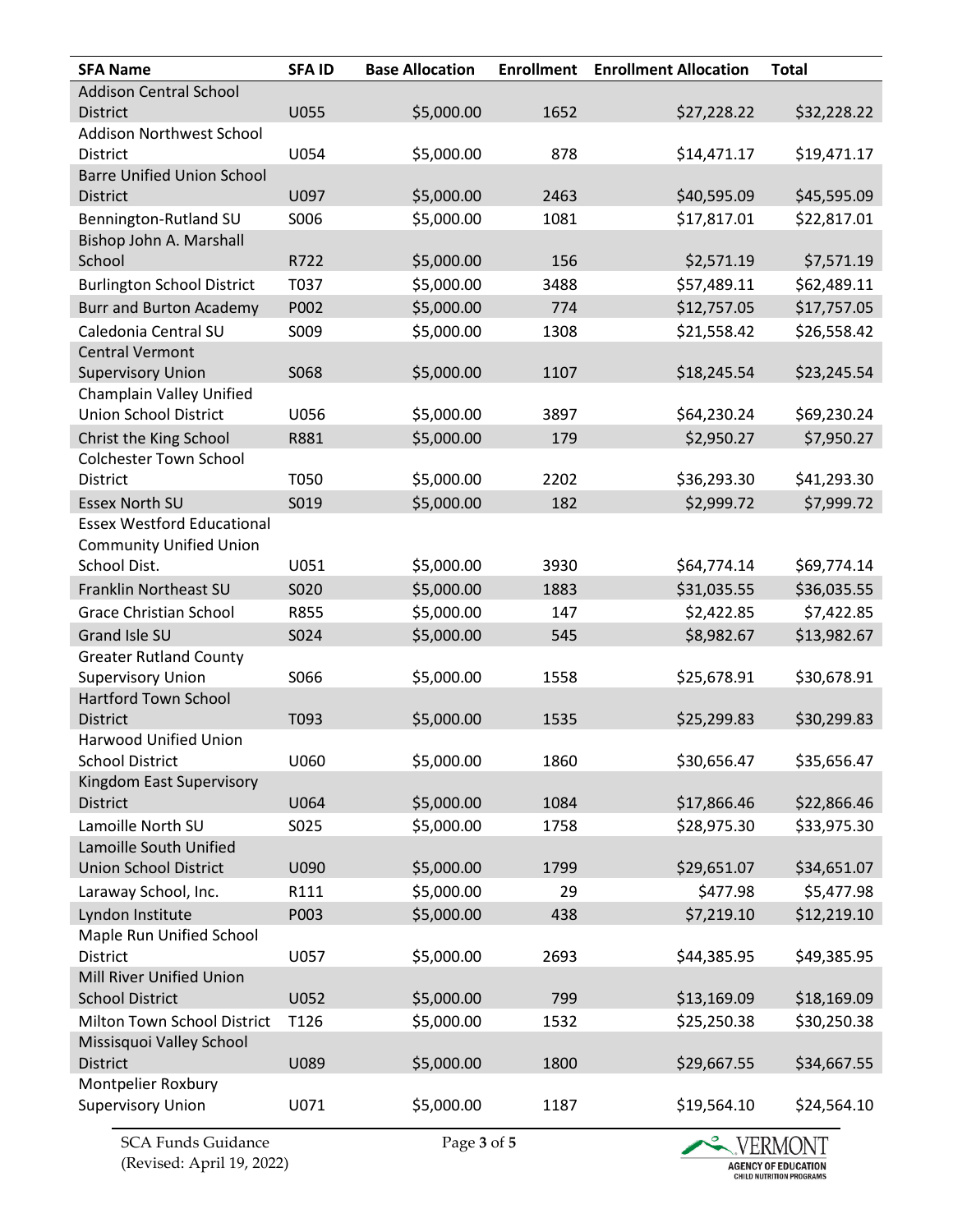| <b>SFA Name</b>                                   | <b>SFAID</b> | <b>Base Allocation</b> | <b>Enrollment</b> | <b>Enrollment Allocation</b> | <b>Total</b> |
|---------------------------------------------------|--------------|------------------------|-------------------|------------------------------|--------------|
| <b>Mount Mansfield Unified</b>                    |              |                        |                   |                              |              |
| <b>Union School District</b>                      | U401         | \$5,000.00             | 2440              | \$40,216.01                  | \$45,216.01  |
| Mt. Abraham Unified                               |              |                        |                   |                              |              |
| <b>School District</b>                            | U061         | \$5,000.00             | 1300              | \$21,426.56                  | \$26,426.56  |
| New England Kurn Hattin                           |              |                        |                   |                              |              |
| Homes                                             | R342         | \$5,000.00             | 44                | \$725.21                     | \$5,725.21   |
| North Country SU                                  | S031         | \$5,000.00             | 2716              | \$44,765.03                  | \$49,765.03  |
| Northeastern Family                               |              |                        |                   |                              |              |
| Institute                                         | R614         | \$5,000.00             | 94                | \$1,549.31                   | \$6,549.31   |
| Orange East SU                                    | S027         | \$5,000.00             | 1524              | \$25,118.52                  | \$30,118.52  |
| <b>Orange Southwest Unified</b>                   |              |                        |                   |                              |              |
| <b>Union School District</b>                      | U059         | \$5,000.00             | 993               | \$16,366.60                  | \$21,366.60  |
| <b>Orleans Central SU</b>                         | S034         | \$5,000.00             | 1191              | \$19,630.03                  | \$24,630.03  |
| Orleans Southwest SU                              | S035         | \$5,000.00             | 931               | \$15,344.71                  | \$20,344.71  |
| Rice Memorial High School                         | R152         | \$5,000.00             | 396               | \$6,526.86                   | \$11,526.86  |
| Rivendell Interstate School                       |              |                        |                   |                              |              |
| <b>District</b>                                   | U146         | \$5,000.00             | 452               | \$7,449.85                   | \$12,449.85  |
| <b>Rutland City School District</b>               | T173         | \$5,000.00             | 2260              | \$37,249.25                  | \$42,249.25  |
| <b>Rutland Northeast SU</b>                       | S036         | \$5,000.00             | 1438              | \$23,701.07                  | \$28,701.07  |
| Slate Valley Unified Union                        |              |                        |                   |                              |              |
| <b>School District</b>                            | U062         | \$5,000.00             | 1233              | \$20,322.27                  | \$25,322.27  |
| South Burlington Town<br><b>School District</b>   | T191         | \$5,000.00             | 2525              | \$41,616.98                  | \$46,616.98  |
|                                                   |              |                        |                   |                              |              |
| Southwest Vermont SU<br>Springfield Town School   | S005         | \$5,000.00             | 3232              | \$53,269.73                  | \$58,269.73  |
| <b>District</b>                                   | T193         | \$5,000.00             | 1125              | \$18,542.22                  | \$23,542.22  |
| St. Francis Xavier                                | R618         | \$5,000.00             | 205               | \$3,378.80                   | \$8,378.80   |
| St. Johnsbury Academy                             | P004         | \$5,000.00             | 920               |                              | \$20,163.41  |
|                                                   |              |                        |                   | \$15,163.41                  |              |
| The Compass School<br>The Village School of North | R820         | \$5,000.00             | 73                | \$1,203.18                   | \$6,203.18   |
| Bennington                                        | R053         | \$5,000.00             | 144               | \$2,373.40                   | \$7,373.40   |
| <b>Thetford Academy</b>                           | P005         | \$5,000.00             | 306               | \$5,043.48                   | \$10,043.48  |
| Two Rivers SU                                     |              | \$5,000.00             |                   | \$14,701.92                  | \$19,701.92  |
|                                                   | S063         |                        | 892               |                              |              |
| United Christian Academy                          | R594         | \$5,000.00             | 59                | \$972.44                     | \$5,972.44   |
| Vermont Achievement<br>Center                     | R186         | \$5,000.00             | 36                | \$593.35                     | \$5,593.35   |
| <b>Washington Central Unified</b>                 |              |                        |                   |                              |              |
| <b>Union School District</b>                      | U092         | \$5,000.00             | 1524              | \$25,118.52                  | \$30,118.52  |
| <b>Washington County Mental</b>                   |              |                        |                   |                              |              |
| Health Services Inc.                              | R528         | \$5,000.00             | 45                | \$741.69                     | \$5,741.69   |
| White River Valley                                |              |                        |                   |                              |              |
| <b>Supervisory Union</b>                          | S030         | \$5,000.00             | 1241              | \$20,454.13                  | \$25,454.13  |
| Windham Central SU                                | S046         | \$5,000.00             | 730               | \$12,031.84                  | \$17,031.84  |
| Windham Northeast SU                              | S047         | \$5,000.00             | 1058              | \$17,437.93                  | \$22,437.93  |
| Windham Southeast SU                              | S048         | \$5,000.00             | 2529              | \$41,682.90                  | \$46,682.90  |
| Windham Southwest SU                              | S049         | \$5,000.00             | 561               | \$9,246.39                   | \$14,246.39  |
| Windsor Central SU                                | S051         | \$5,000.00             | 1053              | \$17,355.52                  | \$22,355.52  |
|                                                   |              |                        |                   |                              |              |